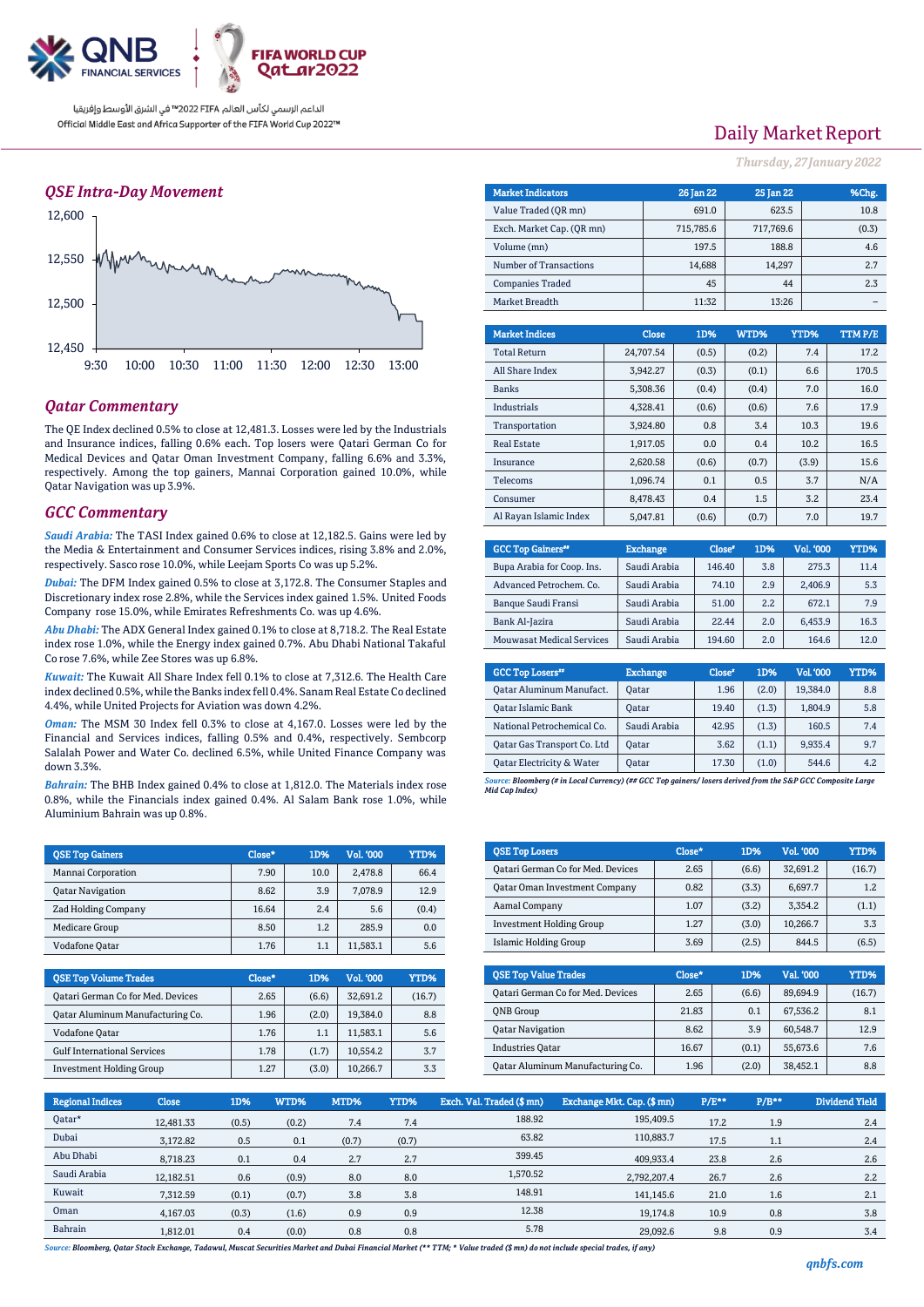

الداعم الرسمي لكأس العالم PIFA™ في الشرق الأوسط وإفريقيا Official Middle East and Africa Supporter of the FIFA World Cup 2022™

## Daily Market Report

#### *Thursday, 27January 2022*

#### *Qatar Market Commentary*

- The QE Index declined 0.5% to close at 12,481.3. The Industrials and Insurance indices led the losses. The index fell on the back of selling pressure from Arab and Qatari shareholders despite buying support from GCC and foreign shareholders.
- Qatari German Co for Med. Devices and Qatar Oman Investment Company were the top losers, falling 6.6% and 3.3%, respectively. Among the top gainers, Mannai Corporation gained 10.0%, while Qatar Navigation was up 3.9%.
- Volume of shares traded on Wednesday rose by 4.6% to 197.5mn from 188.8mn on Tuesday. Further, as compared to the 30-day moving average of 141.3mn, volume for the day was 39.7% higher. Qatari German Co for Medical Devices and Qatar Aluminum Manufacturing Co. were the most active stocks, contributing 16.6% and 9.8% to the total volume, respectively.

| <b>Overall Activity</b>        | Buy %* | Sell %* | Net (OR)       |
|--------------------------------|--------|---------|----------------|
| Qatari Individuals             | 33.48% | 40.62%  | (49,345,736.1) |
| <b>Oatari Institutions</b>     | 26.57% | 33.04%  | (44,654,811.5) |
| Oatari                         | 60.06% | 73.66%  | (94,000,547.6) |
| <b>GCC</b> Individuals         | 0.61%  | 0.76%   | (1,005,287.3)  |
| <b>GCC</b> Institutions        | 3.49%  | 1.78%   | 11,768,344.2   |
| GCC                            | 4.10%  | 2.54%   | 10,763,056.9   |
| Arab Individuals               | 9.96%  | 11.66%  | (11,787,309.0) |
| <b>Arab Institutions</b>       | 0.00%  | 0.00%   |                |
| Arab                           | 9.96%  | 11.66%  | (11,787,309.0) |
| <b>Foreigners Individuals</b>  | 2.55%  | 2.13%   | 2,873,180.4    |
| <b>Foreigners Institutions</b> | 23.34% | 10.00%  | 92,151,619.3   |
| <b>Foreigners</b>              | 25.89% | 12.14%  | 95.024.799.7   |

*Source: Qatar Stock Exchange (\*as a % of traded value)*

#### *Global Economic Data and Earnings Calendar*

#### Global Economic Data

| <b>Date</b> | <b>Market</b> | <b>Source</b>                           | <b>Indicator</b>                 | Period    | <b>Actual</b> | <b>Consensus</b> | <b>Previous</b> |
|-------------|---------------|-----------------------------------------|----------------------------------|-----------|---------------|------------------|-----------------|
| 01/26       | <b>US</b>     | Mortgage Bankers Association            | <b>MBA Mortgage Applications</b> | $21$ -Jan | $-7.10%$      | -                | 2.30%           |
| 01/26       | <b>US</b>     | <b>U.S. Census Bureau</b>               | Wholesale Inventories MoM        | Dec P     | 0.021         | 0.012            | 0.017           |
| 01/26       | <b>US</b>     | <b>U.S. Census Bureau</b>               | New Home Sales                   | Dec       | 811k          | 760 <sub>k</sub> | 725k            |
| 01/26       | <b>US</b>     | <b>U.S. Census Bureau</b>               | New Home Sales MoM               | Dec       | 11.90%        | 2.20%            | 11.70%          |
| 01/26       | France        | <b>INSEE National Statistics Office</b> | <b>Consumer Confidence</b>       | Jan       | 99            | 99               | 100             |
| 01/26       | Japan         | Bank of Japan                           | <b>PPI Services YoY</b>          | Dec       | 0.011         | 0.01             | 0.011           |
| 01/26       | Japan         | Economic and Social Research I          | Leading Index CI                 | Nov F     | 103.2         | -                | 103             |
| 01/26       | Japan         | Economic and Social Research I          | Coincident Index                 | Nov F     | 92.8          | -                | 93.6            |

*Source: Bloomberg (s.a. = seasonally adjusted; n.s.a. = non-seasonally adjusted; w.d.a. = working day adjusted)*

#### Earnings Calendar

| <b>Tickers</b> | <b>Company Name</b>                         | Date of reporting 4Q2021 results | No. of days remaining | <b>Status</b> |
|----------------|---------------------------------------------|----------------------------------|-----------------------|---------------|
| <b>NLCS</b>    | Alijarah Holding                            | 27-Jan-22                        | 0                     | Due           |
| MARK           | Masraf Al Rayan                             | 27-Jan-22                        | 0                     | Due           |
| <b>UDCD</b>    | <b>United Development Company</b>           | 2-Feb-22                         | 6                     | Due           |
| <b>VFQS</b>    | Vodafone Qatar                              | 2-Feb-22                         | 6                     | Due           |
| QAMC           | <b>Qatar Aluminum Manufacturing Company</b> | 3-Feb-22                         | 7                     | Due           |
| QCFS           | Qatar Cinema & Film Distribution Company    | 5-Feb-22                         | 9                     | Due           |
| IHGS           | <b>INMA Holding Group</b>                   | 6-Feb-22                         | 10                    | Due           |
| IQCD           | <b>Industries Qatar</b>                     | 7-Feb-22                         | 11                    | Due           |
| QIMD           | Qatar Industrial Manufacturing Company      | 7-Feb-22                         | 11                    | Due           |
| QNNS           | <b>Qatar Navigation (Milaha)</b>            | 9-Feb-22                         | 13                    | Due           |
| QISI           | Qatar Islamic Insurance Group               | 9-Feb-22                         | 13                    | Due           |
| QLMI           | QLM Life & Medical Insurance Company        | 10-Feb-22                        | 14                    | Due           |
| QEWS           | Qatar Electricity & Water Company           | 13-Feb-22                        | 17                    | Due           |
| GISS           | <b>Gulf International Services</b>          | 17-Feb-22                        | 21                    | Due           |
| DOHI           | Doha Insurance Group                        | 20-Feb-22                        | 24                    | Due           |
| MPHC           | Mesaieed Petrochemical Holding Company      | 21-Feb-22                        | 25                    | Due           |

*Source: QSE*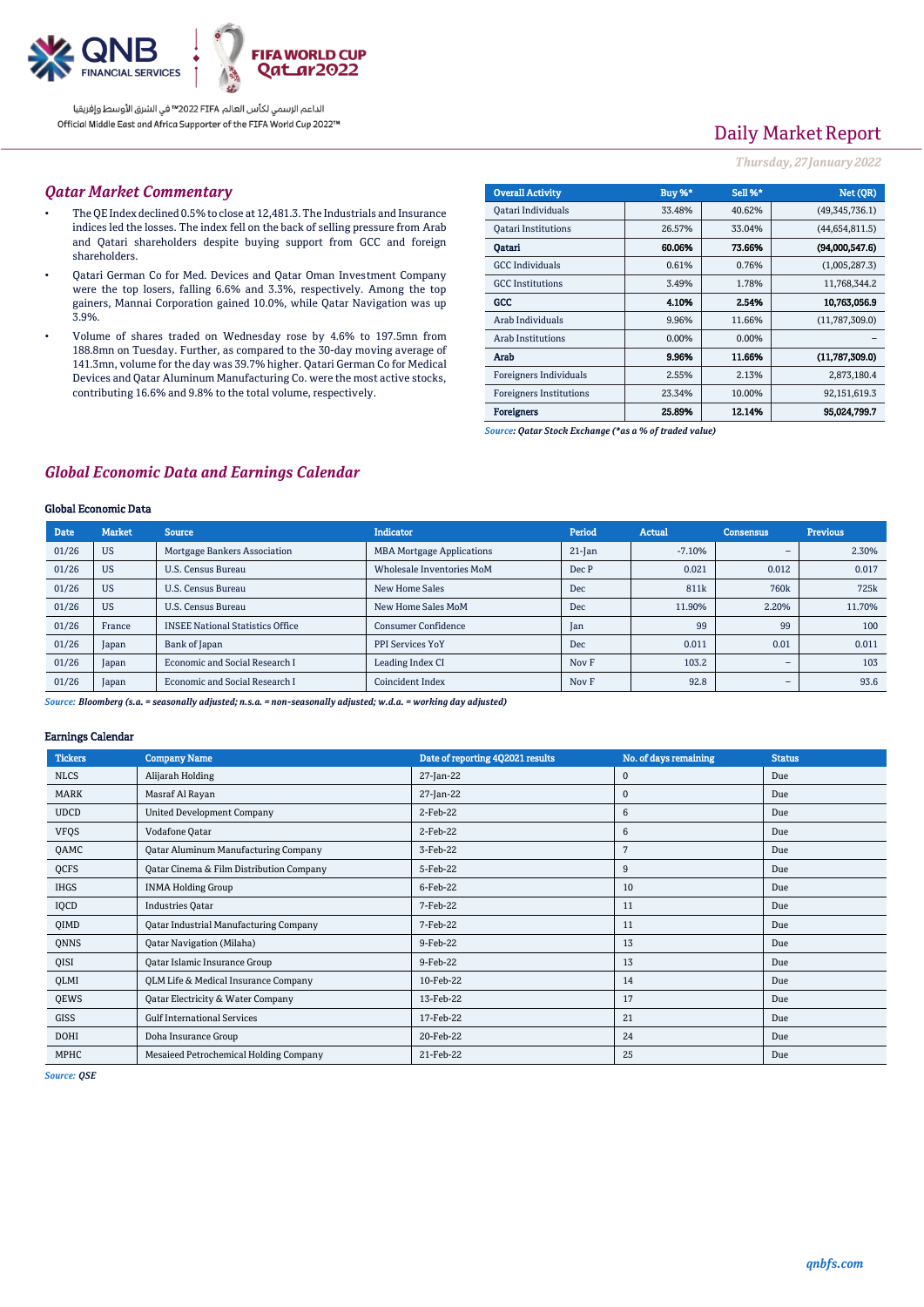

الداعم الرسمى لكأس العالم PIFA™ في الشرق الأوسط وإفريقيا Official Middle East and Africa Supporter of the FIFA World Cup 2022™

#### *Qatar*

- Qatar in talks to supply gas to Europe if Russia cuts supplies The Amir of Qatar, Sheikh Tamim bin Hamad al-Thani is expected to tell the US president, Joe Biden, that his country will provide some short-term emergency liquid gas to help replace any loss of supplies if Russia cuts off supplies to Germany. Qatar is looking to supply Europe through transferring excess supplies in storage in east Asia. It is also hoping to return to the European market on a bigger scale as its own production levels rise, but wants to see an end to an European Commission antitrust investigation. (Bloomberg)
- QNB Group named as most valuable brand in Qatar QNB Group, the largest financial institution in the Middle East and Africa (MEA) region, has emerged as the most valuable brand in Qatar with a brand value of \$7.1bn in the latest report by Brand Finance-the world's leading brand valuation consultancy. As per the 'Global 500 2022' ranking posted on the website of Brand Finance, QNB Group is placed at 305th rank among the world's top 500 most valuable brands. (Peninsula Qatar)
- Qatar Industrial Manufacturing Co. holds its investors relation conference call on February 10 to discuss the financial results - Qatar Industrial Manufacturing Co. announced that the conference call with the Investors to discuss the financial results for the Annual 2021 will be held on 10/02/2022 at 09:00 AM, Doha Time. (QSE)
- Qatar Cinema & Film Distribution Co. holds its investors relation conference call on February 10 to discuss the financial results – Qatar Cinema & Film Distribution Co. announced that the conference call with the Investors to discuss the financial results for the Annual 2021 will be held on 10/02/2022 at 01:30 PM, Doha Time. (QSE)
- Inma Holding to hold its AGM and EGM on March 01 for 2022 Inma Holding (IHGS) announced that the General Assembly Meeting AGM and EGM will be held on March 01, 2022, at 05:00 PM. In case of not completing the legal quorum, the second meeting will be held on March 07, 2022, at 05:00 PM. (QSE)
- Qatar and Texas explore business opportunities The US-Qatar Business Council (USQBC) hosted a business visit to Dallas, Texas on Tuesday to engage key policy makers and the local business community to expand and enhance economic partnerships between Qatar and the State of Texas. During the business visit, Commercial Attaché in the US for the State of Qatar Fahad Al Dosari; and Mohammed Barakat, Managing Director and Treasurer of the Board of Directors of USQBC, met with Eric Johnson, Mayor of Dallas, to discuss enhancing business ties."Dallas is a welcoming city that boasts world-class assets and attractions and serves as the economic engine of the fourth-largest metropolitan area in the United States. We are also an increasingly inter-national city, and we look forward to working closely with Qatar to deepen our ties and to promote trade and investment between their country and our booming city," said Dallas Mayor Eric Johnson. (Peninsula Qatar)
- US is Qatar's largest foreign direct investor with \$110.6bn total FDI There is significant overlap between key industries in Qatar and Texas, including oil and gas, defense, financial services, infrastructure, transportation, agriculture, and technology, according to the US-Qatar Business Council (USQBC), which recently hosted a business visit to Dallas, Texas. Given Qatar's prominence in the energy sector, Texas is a prime partner since it is the largest energy-producing state in the US and had the second-highest state GDP in the US in 2021, the USQBC stated. Bilateral business ties between the US and Qatar continue to solidify with the total economic relationship between them exceeding "\$200bn" as of 2019. The US is Qatar's largest foreign direct investor with a total of "\$110.6bn" in FDI and is the largest single source of exports to Qatar at "\$6.5bn" in goods in 2019. (Gulf-Times.com)
- Single Window System accelerates digital transformation Qatar's Single Window System is currently digitalizing all its infra-structures as the country seeks to be a regional hub for investments, according to an official. Speaking at the FinTech Summit Middle East recently, Director of Single Window at the Ministry of Commerce and Industry (MoCI) Mohamad Hamad Al Nuaimi said the government-initiative Single

## Daily Market Report

*Thursday, 27January 2022*

Window System - considered to be a one-stop-shop for entrepreneurs setting up their businesses in Qatar – is working towards the full adoption of paperless transactions and streamlining of all its services. The digital platform plays an integral role in assisting investors in their application process, from planning, to registration, and licensing through a smart electronic interface. The national initiative aims to enhance operational efficiency in service delivery in order to save time and costs for investors. (Peninsula Qatar)

- Around 200 companies to participate in DIMDEX 2022 Around 200 companies from 16 countries will participate in the 7th edition of the Doha International Maritime Defense Exhibition and Conference (DIMDEX 2022), which will be held at Qatar National Convention Centre (QNCC) from March 21 to 23, 2022.The theme of the event is 'Connecting the World's Maritime Defense and Security Community'. "Among the new things in the next edition are cyber security, satellite communications and Artificial Intelligence in addition to the presence of more airlines compared to the previous edition," said Chairman of DIMDEX, Staff Brigadier (Sea) Abdulbaqi Saleh Al Ansari. Speaking to Al-Rayyan TV, Al Ansari said that around 16 countries and 200 companies are participating. "Turkish, American, Italian and French pavilions are among the most important pavilions. (Peninsula Qatar)
- Qatar Airways leases Oman Air A330s as A350 grounding continues Qatar Airways is wet leasing three Oman Air A330-300s, joining two B777-300ERs added from Cathay Pacific. It comes as 21 A350s remain grounded due to surface degradation issues. (Bloomberg)
- Fortnum & Mason in talks to expand presence in Qatar Fortnum & Mason is in talks with potential franchise partners to open an outlet in Qatar ahead of the soccer World Cup in Nov, Sky News reported. (Bloomberg)

#### *International*

- Fed likely to hike rates in March as Powell vows sustained inflation fight – The Federal Reserve on Wednesday said it is likely to hike interest rates in March and reaffirmed plans to end its bond purchases that month in what U.S. central bank chief Jerome Powell pledged will be a sustained battle to tame inflation. "The committee is of a mind to raise the federal funds rate at the March meeting assuming that the conditions are appropriate for doing so," Powell said in a news conference, pinning down a policy statement from the central bank's Federal Open Market Committee that only said rates would rise "soon." Subsequent interest rate increases and an eventual reduction in the Fed's asset holdings would follow as needed, Powell said, while officials monitor how quickly inflation falls from current multi-decade highs back to the central bank's 2% target. Much was left undecided, he told reporters after the end of the Fed's latest two-day policy meeting, including the pace of subsequent rate hikes or how quickly officials will let its massive balance sheet decline. (Reuters)
- US goods trade deficit hits record high; retail inventories surge The US trade deficit in goods widened to a record high in December as imports increased for a fifth straight month amid strong domestic demand, suggesting that trade likely remained a drag on economic growth in the fourth quarter. But imports are helping to replenish depleted inventories, with the report from the Commerce Department on Wednesday showing strong restocking at retailers and wholesalers last month. Solid inventory accumulation likely offset the impact on gross domestic product from the larger trade gap, prompting some economists to raise their growth estimates for the last quarter. "Strong demand and shifting consumer preferences during the pandemic led to a surge in imports that continues to outstrip exports and is contributing to all-time highs in the deficit," said Rubeela Farooqi, chief U.S. economist at High Frequency Economics in White Plains, New York. The goods trade deficit rose 3.0% to an all-time high of \$101.0 billion last month. It was also the first time that the deficit breached the \$100 billion threshold. The rebuilding for inventories could keep the goods trade deficit wide at least through the first half of this year. Goods imports increased 2.0% to \$258.3billion, likely as the backlog at ports continued to be cleared. The increase in imports was driven by capital goods, motor vehicles and consumer goods. But imports of food and industrial supplies declined. (Reuters)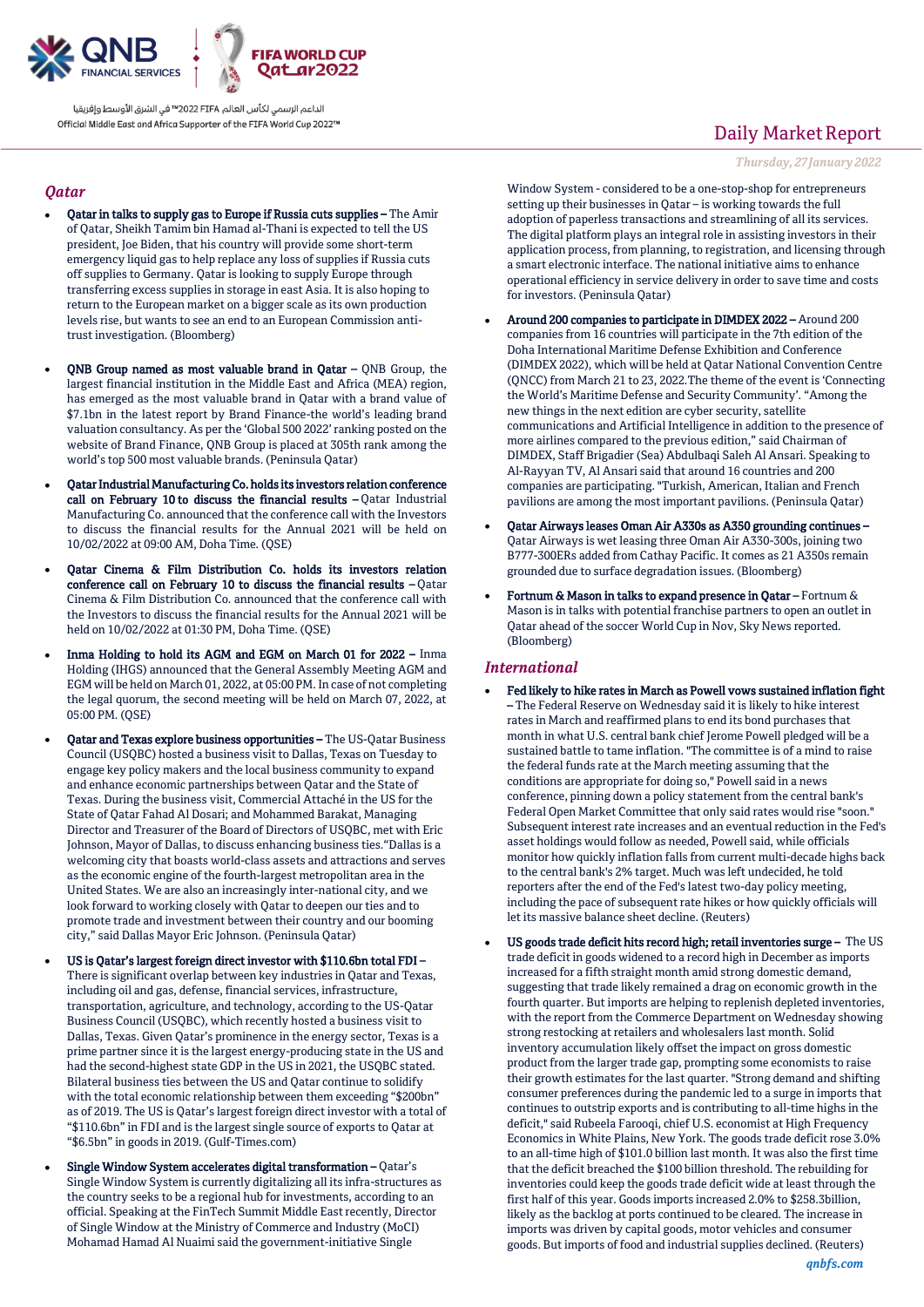

الداعم الرسمى لكأس العالم PIFA™ في الشرق الأوسط وإفريقيا Official Middle East and Africa Supporter of the FIFA World Cup 2022™

- British lawmakers warn of risk of wage-price spiral British lawmakers warned on Thursday that the government's push for higher wages risked increasing inflation if it was not accompanied by greater productivity. Prime Minister Boris Johnson called for a "high wage, high skill, high productivity" economy in a speech to his Conservative Party's annual conference in October. Later that month finance minister Rishi Sunak announced a 6.6% increase in the main rate of the minimum wage to 9.50 pounds (\$12.84) an hour from April 2022 as part of his budget speech. In a response to Sunak's budget, published on Thursday, parliament's crossparty Treasury Committee warned that the government must not lose track of the need to boost economic productivity, which is lower in Britain than in the United States, Germany or France. "While the Prime Minister's ambition to promote high wage growth is worthy, focusing on increasing wages without improving productivity is likely to be inflationary, and risks contributing to a wage-price spiral," committee chair Mel Stride said. (Reuters)
- Japan's corporate service price index hits 20-year high An index measuring the prices Japanese firms charge each other for services hit a more than two-decade high in December, a sign inflationary pressure was building on rising freight costs and a rebound in demand from a pandemic-induced slump. The services producer price index rose 1.1% in December from a year earlier, marking the 10th straight month of increases, Bank of Japan data showed on Wednesday. The level of the index, at 106.0, was the highest since July 2001. The increase was driven by rising transportation costs with ocean freight fees spiking 38.6% in December from a year ago, the data showed, underscoring the impact global supply chain disruptions are having on Japan's service costs. In a sign the economy's re-opening from COVID-19 curbs propped up demand, advertisement fees were up 6.4% in December. Japan has not been immune to global commodity inflation with wholesale prices spiking 8.5% in December from a year earlier, marking the second fastest pace on record. (Reuters)

#### *Regional*

- Saudi imports from GCC region hit SR5.02bn in November 2021 Saudi Arabia's imports from the GCC countries reached SR5.02bn, a rise of 9% YoY in November 2021, according to a recent report of the General Authority for Statistics (GASTAT). The UAE accounted for 59%, or SR2.96bn of total Saudi imports, dropping 15% YoY. When compared to October, the Kingdom's imports from GCC decreased 13%, or SR749.9mn. (Bloomberg)
- Saudi Arabian Pipes Co. wins \$71.4mn Aramco order for supply of steel pipes – Saudi Arabia's Arabian Pipes Co. said it was awarded a contract worth SR268mn (\$71.4mn) to supply steel pipes to oil giant Saudi Aramco. The contract duration is for 13 months, and the financial impact of the deal will be reflected from the third quarter this year to 1Q2023, the company said in a Tadawul bourse filing on Wednesday. (Zawya)
- Saudi's Advanced Petrochemical to buy back up to 1.5mn shares, increase capital – Saudi Arabia's Advanced Petrochemical has announced plans to repurchase as many as 1.5mn shares and increase its capital by 20.1% through the issuance of bonus shares. The company, which is one of the major players in the kingdom's petrochemical industry, said it intends to allocate the repurchased shares within its Employee Shares Incentive Program. "The purpose of [the purchase is] to retain them as treasury shares for [the incentive program]," the company told the Saudi Stock Exchange (Tadawul) on Wednesday. (Zawya)
- Saudi Arabia may raise March crude oil prices for Asia Top oil exporter Saudi Arabia may raise prices of all grades of crude it sells to Asia in March on firm demand and stronger margins for gasoil and jet fuel, trade sources said. The March official selling price (OSP) for flagship Arab Light crude could rise by about 60 cents a barrel from the previous month, according to seven refining sources surveyed by Reuters on January 25-26, which would mark a rebound after a \$1.10 a barrel cut in February. The anticipated price hikes for March supplies come after Middle East benchmarks strengthened this month. Asia's crude demand has been robust as refiners' margins stayed firm with the Omicron

## Daily Market Report

*Thursday, 27January 2022*

coronavirus variant having a smaller than expected impact on global fuel consumption so far. Strong gasoil and jet fuel margins are expected to support bigger price hikes for light grades compared with heavier crude, traders said. , Saudi crude OSPs are usually released around the fifth of each month, and set the trend for Iranian, Kuwaiti and Iraqi prices, affecting about 9 million barrels per day (bpd) of crude bound for Asia. State oil giant Saudi Aramco sets its crude prices based on recommendations from customers and after calculating the change in the value of its oil over the past month, based on yields and product prices. Saudi Aramco officials as a matter of policy do not comment on the kingdom's monthly OSPs. (Reuters)

- Emirates Islamic Bank's profits jump by 271% YoY to \$224mn Emirates Islamic Bank saw its profits jump by 271% to reach AED823mn (\$224mn) in 2021 with the bank citing a significant reduction in the cost of risk, reflecting a strong economic recovery. Following a loss of AED482mn in 2020, the bank said it had seen a strong operating performance in 2021 with total income up by 15% to AED2.398bn. Its expenses also rose by 10% to reach AED1.191bn, but the bank's chairman said it had maintained healthy and strong capital ratios and had grown customer financing by four percent. (Zawya)
- Emirates NBD's profit up 34% to \$2.5bn in 2021 Emirates NBD's profits rebounded by 34% to AED9.3bn (\$2.5bn) in 2021 from AED6.96bn in 2020. The bank said it has seen a record demand for retail financing and announced that it is proposing a 25% increase in cash dividend to 50 fils per share. It also noted it has a headroom to invest in advanced analytics to leverage further from its digital transformation, with the full-year revenue rising by three percent to AED23.8bn. The bank's international operations have contributed 38% of the income in 2021. The bank's income for the fourth quarter of 2021 rose 32% YoY and 13% QoQ. Expenses were also up two percent YoY to AED8bn. (Zawya)
- Dubai Islamic Bank's FY net profit climbs 39% despite income drop Dubai Islamic Bank achieved a full-year 2021 net profit of AED4.4bn (\$1.2bn), up by 39% YoY, despite a 10% decline in total income. The increase was primarily due to the ongoing lower rate environment and large corporate repayments during the year, the bank said in a filing to the Dubai Financial Market (DFM). Customer deposits remained stable at AED205.8bn, with the current account savings account (CASA) growing by 4.4% to over AED90bn dirhams, now forming 44% of the customer deposit base. Impairment charges fell by 46% to AED2.44mn on "prudent underwriting and improving general market conditions," it said. The bank has proposed a dividend of 25%, subject to shareholders' approval. (Zawya)
- Dubai real estate at all-time high after banner year in 2021 Dubai's real estate market ended 2021 at a record high with annual growth at its strongest in eight years. Betterhomes' 2021 Dubai Real Estate Market Report revealed that 2021 concluded with a 70% increase in units sold and a 107% increase in sales value, amounting to AED 147bn, YoY. Richard Waind, Group Managing Director, said, "The Dubai residential market enjoyed a strong year in 2021 with transactions at an 8-year high and prices in some prime communities surpassing the previous peak set in 2014." The report pins this remarkable growth primarily on Dubai's resilient economy and historically low mortgage rates amid the pandemic, resulting in a stronger than ever demand from domestic and international homebuyers last year. (Zawya)
- Abu Dhabi issues new family business ownership governance law Sheikh Khalifa bin Zayed Al Nahyan, the UAE President and Ruler of Abu Dhabi, has issued a new family business ownership governance law that aims to boost the sector's contribution to the economy, according to a statement published by the Abu Dhabi media office. The new law aims to further enhance the family-owned business legislative ecosystem by adopting a more flexible and sustainable economic model, in line with best international governance practices. The law also aims to increase family businesses' contribution to growth and economic diversification, the statement said. (Zawya)
- Oman launches first Middle East electricity spot market Oman has formally launched an electricity spot market, the first in the Middle East, to increase the efficiency of power procurement, the state news agency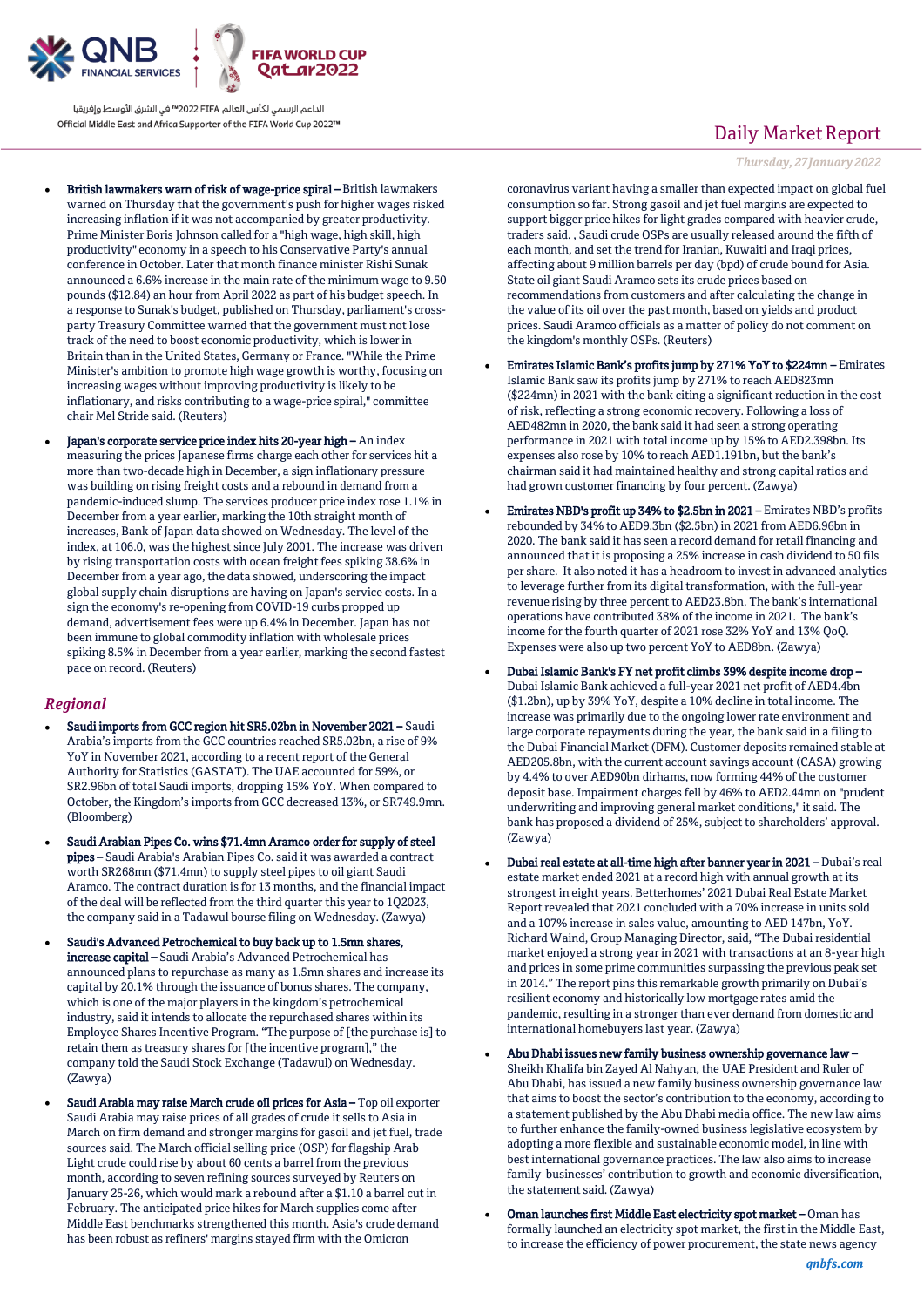

الداعم الرسمي لكأس العالم PIFA™ في الشرق الأوسط وإفريقيا Official Middle East and Africa Supporter of the FIFA World Cup 2022™

## Daily Market Report

*Thursday, 27January 2022*

said. The spot market will enable licensed generators for the first time to offer their surplus capacity at the most competitive rate. Household energy costs are sensitive in a country that last year saw protests over unemployment. Protests in May by hundreds of Omanis seeking employment subsided after Sultan Haitham bin Tariq al-Said, facing his biggest challenge yet, ordered an acceleration of government plans to create thousands of jobs and amid a security crackdown. The small Gulf oil producer has also extended the timeframe of a planned redirecting of electricity subsidies to target less affluent households to 10 years from five years. (Reuters)

 Bahrain Clear signs MoU with Securities Clearing Centre Company – Bahrain Clear, a fully owned subsidiary of Bahrain Bourse, has signed a Memorandum of Understanding (MoU) with Muqassa, the Securities Clearing Centre Company in Saudi Arabia fully owned by the Saudi Tadawul Group. The MoU seeks to foster the exchange of information and experiences in order to develop central clearing in both countries, as well as to explore collaboration opportunities concerning central clearing development and training services. The MoU is in line with GCC countries' joint efforts to strengthen the link between systems and institutions in the capital markets sector. (Bloomberg)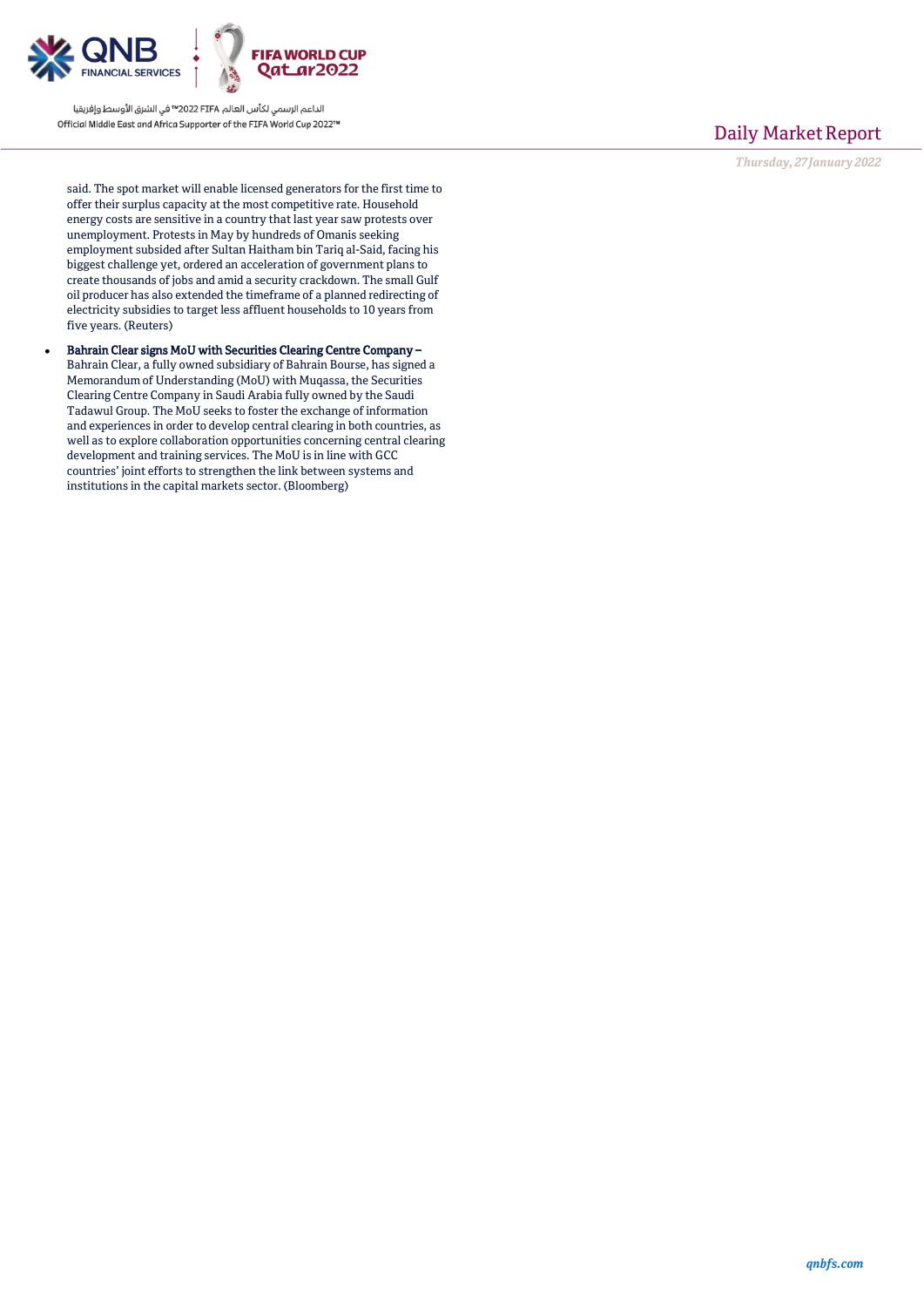

الداعم الرسمي لكأس العالم PIFA™ في الشرق الأوسط وإفريقيا Official Middle East and Africa Supporter of the FIFA World Cup 2022™

# Daily Market Report

*Thursday, 27January 2022*

### *Rebased Performance*



*Source: Bloomberg* 0.6% (0.5%)  $(0.1\%)$ 0.4% (0.3%) 0.1% 0.5% (0.8%)  $(0.4% )$ 0.0% 0.4% 0.8% Saudi Arabia Qatar Kuwait Bahrain Oman Abu Dhabi Dubai

*Daily Index Performance*

*Source: Bloomberg*

| <b>Asset/Currency Performance</b>    | Close ( \$) | 1D%   | WTD%  | YTD%  |
|--------------------------------------|-------------|-------|-------|-------|
| Gold/Ounce                           | 1,819.59    | (1.5) | (0.9) | (0.5) |
| Silver/Ounce                         | 23.53       | (1.2) | (3.2) | 1.0   |
| Crude Oil (Brent)/Barrel (FM Future) | 89.96       | 2.0   | 2.4   | 15.7  |
| Crude Oil (WTI)/Barrel (FM Future)   | 87.35       | 2.0   | 2.6   | 16.1  |
| Natural Gas (Henry Hub)/MMBtu        | 4.45        | 7.0   | 8.8   | 21.6  |
| LPG Propane (Arab Gulf)/Ton          | 120.25      | 2.6   | 2.6   | 7.1   |
| LPG Butane (Arab Gulf)/Ton           | 157.75      | 3.4   | 9.0   | 13.3  |
| Euro                                 | 1.12        | (0.5) | (0.9) | (1.1) |
| Yen                                  | 114.64      | 0.7   | 0.8   | (0.4) |
| GBP                                  | 1.35        | (0.3) | (0.7) | (0.5) |
| CHF                                  | 1.08        | (0.7) | (1.3) | (1.3) |
| <b>AUD</b>                           | 0.71        | (0.5) | (1.0) | (2.0) |
| <b>USD Index</b>                     | 96.48       | 0.6   | 0.9   | 0.8   |
| <b>RUB</b>                           | 79.51       | 1.1   | 2.6   | 6.5   |
| <b>BRL</b>                           | 0.18        | 0.2   | 0.5   | 2.6   |
| Source: Bloomberg                    |             |       |       |       |

*Source: Bloomberg*

| <b>Global Indices Performance</b>                                                                                                                                                                                                                                                                                                                                 | <b>Close</b> | 1D%*              | WTD%* | YTD%*   |
|-------------------------------------------------------------------------------------------------------------------------------------------------------------------------------------------------------------------------------------------------------------------------------------------------------------------------------------------------------------------|--------------|-------------------|-------|---------|
| <b>MSCI</b> World Index                                                                                                                                                                                                                                                                                                                                           | 2,979.70     | 0.1               | (1.5) | (7.8)   |
| DJ Industrial                                                                                                                                                                                                                                                                                                                                                     | 34,168.09    | (0.4)             | (0.3) | (6.0)   |
| S&P 500                                                                                                                                                                                                                                                                                                                                                           | 4,349.93     | (0.1)             | (1.1) | (8.7)   |
| NASDAQ 100                                                                                                                                                                                                                                                                                                                                                        | 13,542.12    | 0.0               | (1.6) | (13.4)  |
| STOXX 600                                                                                                                                                                                                                                                                                                                                                         | 467.31       | 1.7               | (2.0) | (5.0)   |
| <b>DAX</b>                                                                                                                                                                                                                                                                                                                                                        | 15,459.39    | 2.2               | (1.4) | (2.9)   |
| <b>FTSE 100</b>                                                                                                                                                                                                                                                                                                                                                   | 7,469.78     | 1.5               | (0.6) | $1.1\,$ |
| <b>CAC 40</b>                                                                                                                                                                                                                                                                                                                                                     | 6,981.96     | 2.1               | (1.7) | (3.2)   |
| Nikkei                                                                                                                                                                                                                                                                                                                                                            | 27,011.33    | (0.9)             | (2.5) | (5.5)   |
| <b>MSCI EM</b>                                                                                                                                                                                                                                                                                                                                                    | 1,211.45     | 0.1               | (2.6) | (1.7)   |
| <b>SHANGHAI SE Composite</b>                                                                                                                                                                                                                                                                                                                                      | 3,455.67     | 0.7               | (1.6) | (4.5)   |
| <b>HANG SENG</b>                                                                                                                                                                                                                                                                                                                                                  | 24,289.90    | 0.2               | (2.7) | 4.0     |
| <b>BSE SENSEX</b>                                                                                                                                                                                                                                                                                                                                                 | 57,858.15    | $\qquad \qquad -$ | (2.6) | (1.0)   |
| Bovespa                                                                                                                                                                                                                                                                                                                                                           | 111,289.20   | 1.8               | 2.7   | 8.9     |
| <b>RTS</b><br>$\mathbf{B}$ $\mathbf{I}$ $\mathbf{I}$ $\mathbf{A}$ $\mathbf{A}$ $\mathbf{B}$ $\mathbf{B}$ $\mathbf{A}$ $\mathbf{A}$ $\mathbf{B}$ $\mathbf{A}$ $\mathbf{A}$ $\mathbf{B}$ $\mathbf{A}$ $\mathbf{A}$ $\mathbf{A}$ $\mathbf{A}$ $\mathbf{A}$ $\mathbf{A}$ $\mathbf{A}$ $\mathbf{A}$ $\mathbf{A}$ $\mathbf{A}$ $\mathbf{A}$ $\mathbf{$<br>$\sim$ $\sim$ | 1,324.40     | 2.1               | (5.5) | (17.0)  |

*Source: Bloomberg (\*\$ adjusted returns)*